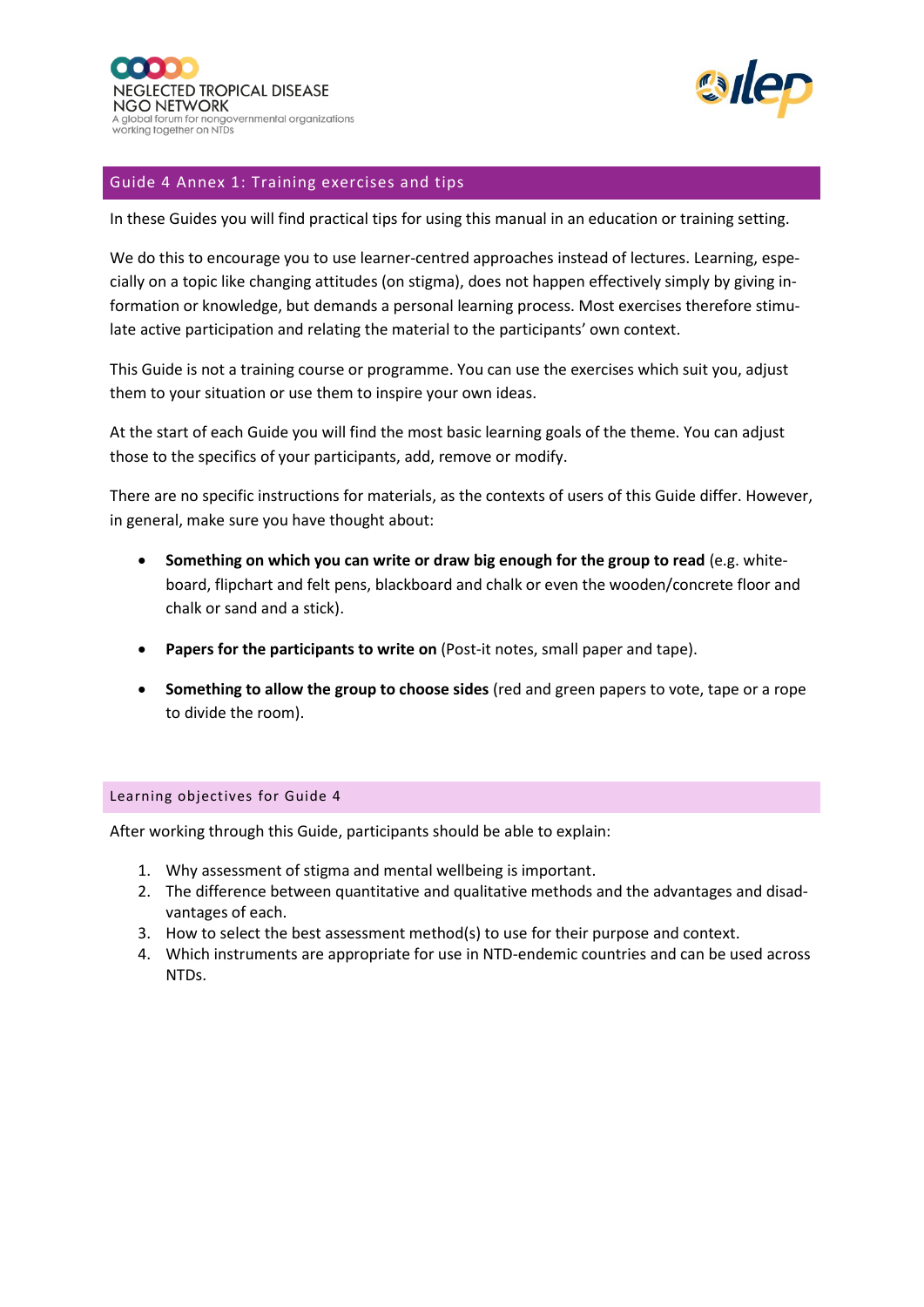

#### Exercise 1: Warming-up exercise

You can use this exercise as an introduction to Guide 4. The objective is to have people start thinking about the (im)possibility of measuring stigma.

### Steps:

- 1. Ask a participant to explain in a few sentences what stigma is.
- 2. Divide the room in 2, and mark the sides with YES and NO.
- 3. Ask the group, 'Do you think that stigma can be measured?'
- 4. Ask participants to choose a side either YES or NO.
- 5. Ask some participants to explain why they think it's is possible or not. Allow participants to change sides during the conversation.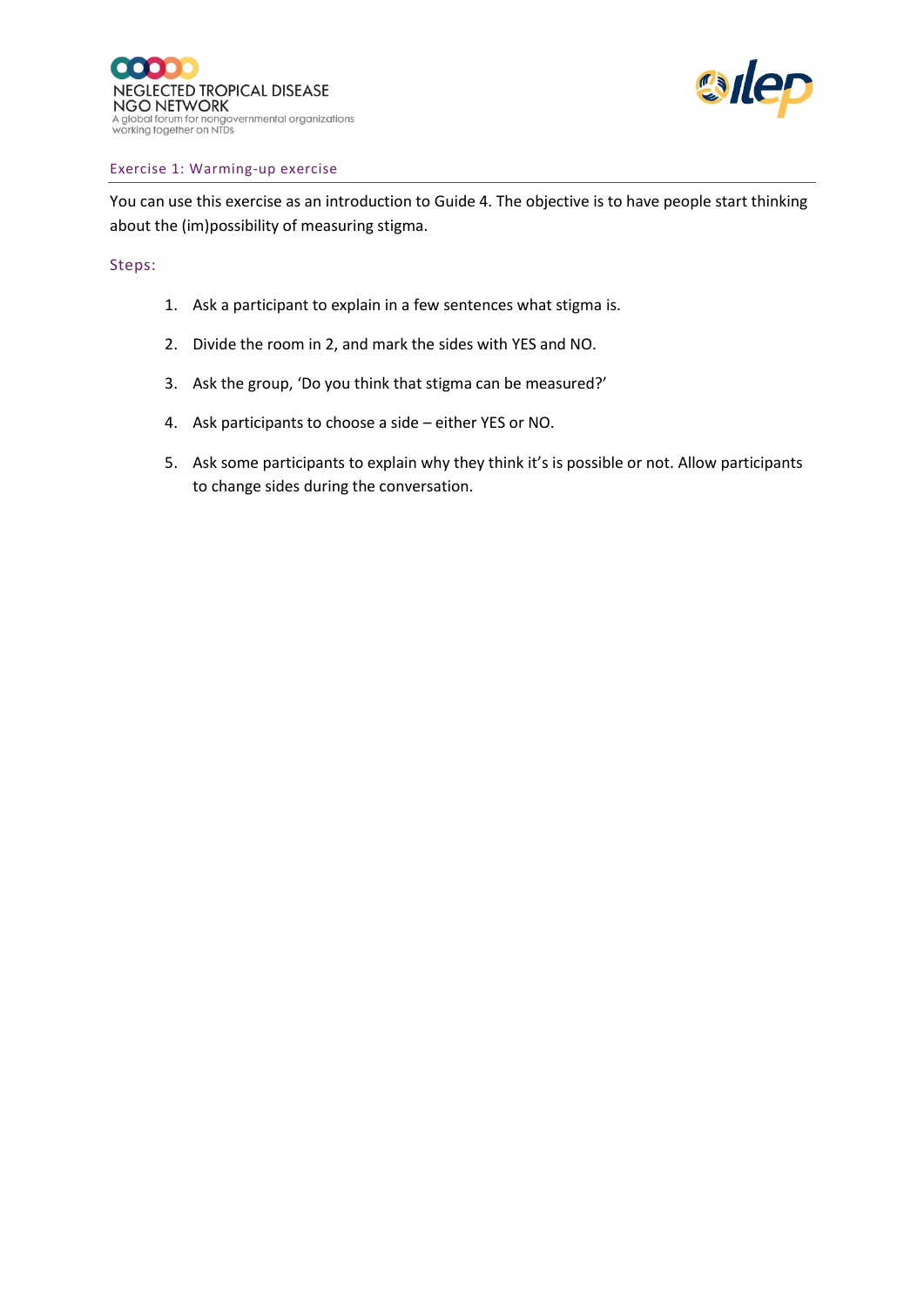



# Exercise 2: What do we want to know?

In this exercise, participants think about the purpose of measuring stigma and mental wellbeing. The objective is to have participants think about the actual use of measurements before deciding how to measure.

## Steps:

- 1. Give the following introduction: 'Before we start talking about *how* we can measure stigma, I would like to think about another question: *Why* would you want to be able to measure stigma?'
- 2. Let participants buzz in sets for a few minutes.
- 3. Write all answers on the left of the board or flip. Make sure you have at least 5 to 7 reasons (you may need to add some yourself if participants do not come up with sufficient purposes). Examples include:
	- ✓ Donor funds
	- ✓ Media story
	- $\checkmark$  Advocacy at national level to adjust laws
	- $\checkmark$  Input for your health clinic
	- $\checkmark$  Awareness for e.g. for a school/workplace
	- $\checkmark$  Baseline and monitoring)
	- ✓ …
	- $\checkmark$
- 4. The different purposes demand different information. Ask the group to think about examples of information that one would need for the mentioned purposes. There can be a number of examples for each. For example:
	- Media/awareness: personal stories of children who have no access to school because their parents suffer from leprosy.
	- Donor: data on how many patients report better family ties after families participated in the family self-help groups in the last year.
	- Advocacy at national level: data on how many people were denied a job because of a law that allows employers to discriminate.
	- Number of students who are more open to handicapped co-students after all classes had a session with a leprosy champion.
- 5. Conclude: There is a variety of information to be measured: who, what, qualitative, quantitative.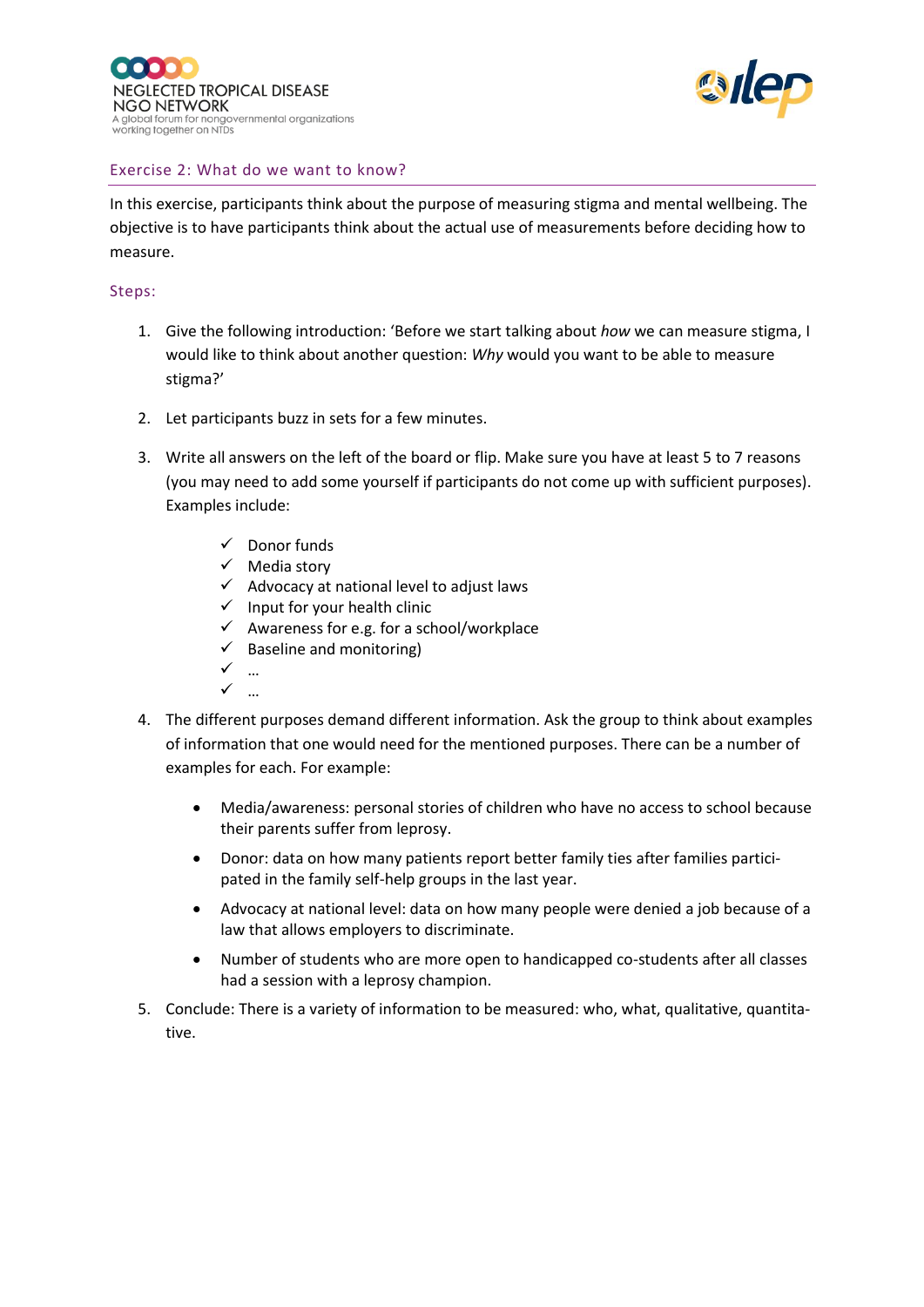



# Exercise 3: NTD Morbidity and Disability (NMD) Toolkit

In this exercise, participants will explore the NMD Toolkit and present a method. The objective is to get participants acquainted with the InfoNTD website, [https://www.infontd.org/ntd-morbidity-and](https://www.infontd.org/ntd-morbidity-and-disability-nmd-toolkit)[disability-nmd-toolkit](https://www.infontd.org/ntd-morbidity-and-disability-nmd-toolkit), and how to use it.

## Steps:

- 1. Ask participants to sit with 2 or 3 together and open the website.
- 2. There are around 7 tools that have to do with stigma. Ask the group to find the names and list them. Allow some time for this. Encourage participants to open 1 or 2 documents to find out more about the method.
- 3. Ask the groups if these are qualitative or quantitative tools and let them explain why.
- 4. Have a brainstorm on qualitative tools or methods participants know.